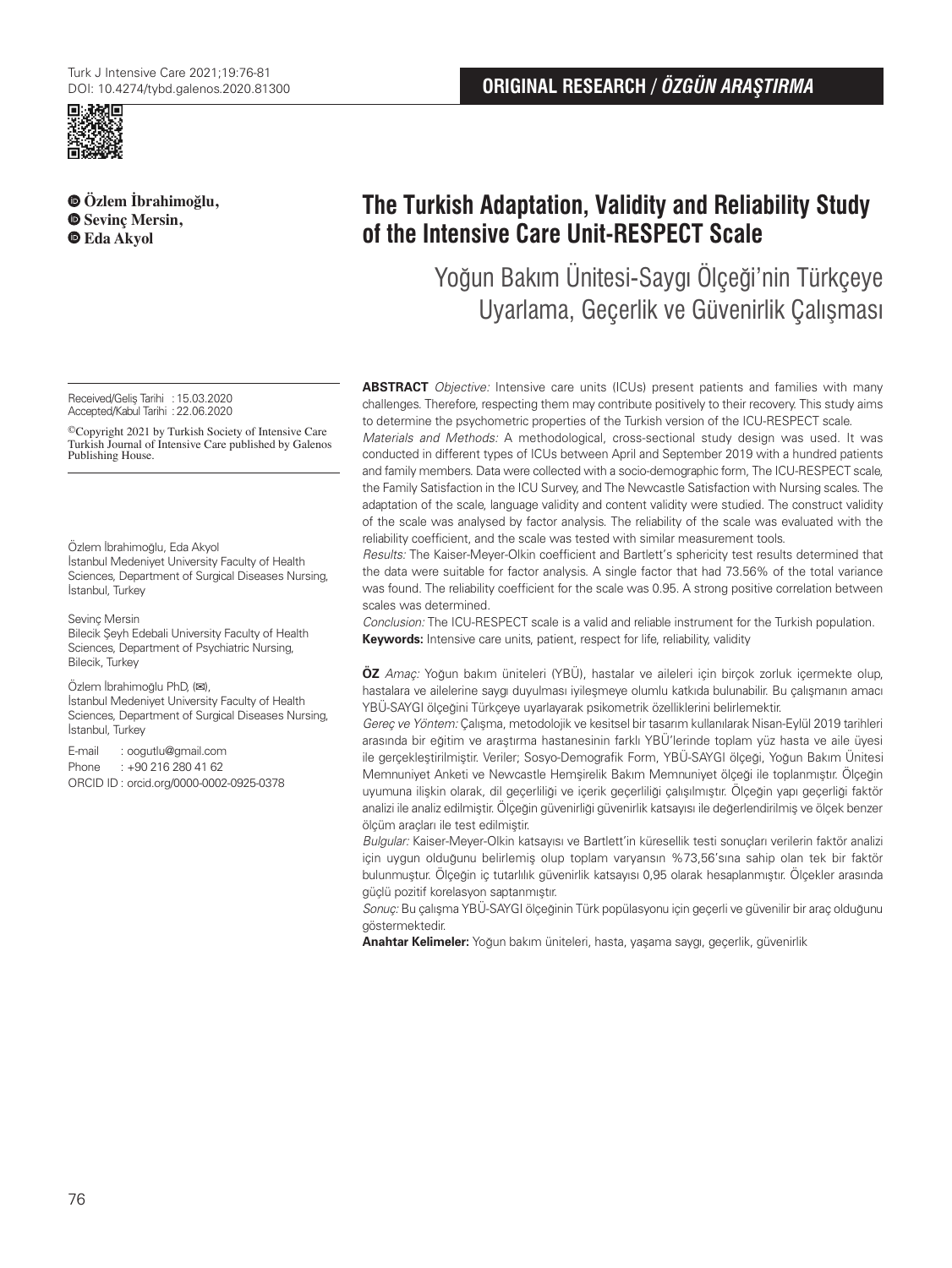## **Introduction**

Intensive care unit (ICU) provides a collaborative treatment and care with the participation of health professionals in problems related to a single organ of the patient or multiple organ failure (1,2). Although ICU is vital to the patient, critical care has many challenges for patients and their family members (3-6). These difficulties are different experiences such as prolonged bed rest, sedation, inactivity, loss of muscle tone, depression, delirium, poor quality of life, inadequate self-care, sleep disturbances, fatigue, anxiety and fear of death among ICU patients (6,7). Therefore, patients and their family members may experience stress in ICU. In addition to the traumatic experience of the patient and their families, there are difficulties in making decisions about patient-related issues (4).

As a result of developments in human rights and the protection of individual rights by law, respect for the patient's autonomy is accepted as an important patient right today (8,9). Ethical principles also emphasize respect for the protection of the integrity of the individual and prevent the physical and psychological harm of the individual by taking into consideration the individual characteristics of them (8). Autonomy is the capacity to make objective or rational decisions with ethical certainty (9). Since human beings are capable of making decisions and making judgments due to their intelligence, they have the right and ability to act with their emotions, attitudes, and desires. People are autonomous because they have autonomy, and it may be interpreted as an object that deserves respect (8). In ICU, patients are unable to speak due to illnesses, treatment interventions such as intubation, medications, etc., or do not have the ability to understand and make decisions when they are unconscious. The decisions of the patient's family members are important in patient-related decisions when a patient is not capable of making decisions (10). When deciding on behalf of the patient, in cases where the patients are inadequate to make decisions about themselves or are incapable of making this decision, it is important that the decision be as similar to the original decisions the patient can make while at will, or that the decision about the patient has been taken with due consideration of their superior benefit. Therefore, it is important to respect the ICU patient and family in this process.

There are not any studies on evaluating respect in ICU, and there is a need for further studies. Although it is important to protect the privacy of the patient, to create

environments for the patient and their family members to feel safe, and to provide uninterrupted and understandable information for health institutions, there is no valid and reliable ICU-RESPECT scale for measuring the respect of the patient and their family members in ICU in Turkey.

## **Materials and Methods**

### Aim

This study was aimed to determine the psychometric properties of the Turkish version of the ICU-RESPECT scale which was developed by Geller et al. (11).

#### Study Design

This is a methodological and cross-sectional study.

#### **Participants**

This study was conducted with a total of 100 participants (50 patients and 50 patient's family members) for the 10 item scale by considering the number of scale items. The sample size for each scale item should be 5-10 people for validity and reliability studies (12). Inclusion criteria for patients were treated in the ICU, over 18, conscious, not sedated, not intubated and willing to participate in the study. Inclusion criteria for patients' family members were the family members of the patient who treated in the ICU, intubated, under sedation, unconscious and to be willing to participate in the study. Either the patient or one of the family members of the patient who were hospitalized in the ICU were included in the study.

#### Data Collection

The data were collected from patients or family members in different types of ICUs of an education and research hospital in Turkey between April-September 2019. For collecting data, the Socio-demographic form, The ICU-RESPECT scale, The Newcastle Satisfaction with Nursing scale, and The Family Satisfaction in The ICU Survey were used.

**Socio-demographic Form:** This form consists of the personal information of the patient and family member.

**The ICU-RESPECT Scale:** The scale was developed to purpose a brief index of patient and family member experiences of respect in the ICU by Geller et al. (11). The validity and reliability of the items of the scale were tested by Geller et al. (13). It is a 10-item and 4-point Likert-type (neverrarely/occasionally/most of the time/all of the time) selfreported index to assess patient and family perceptions of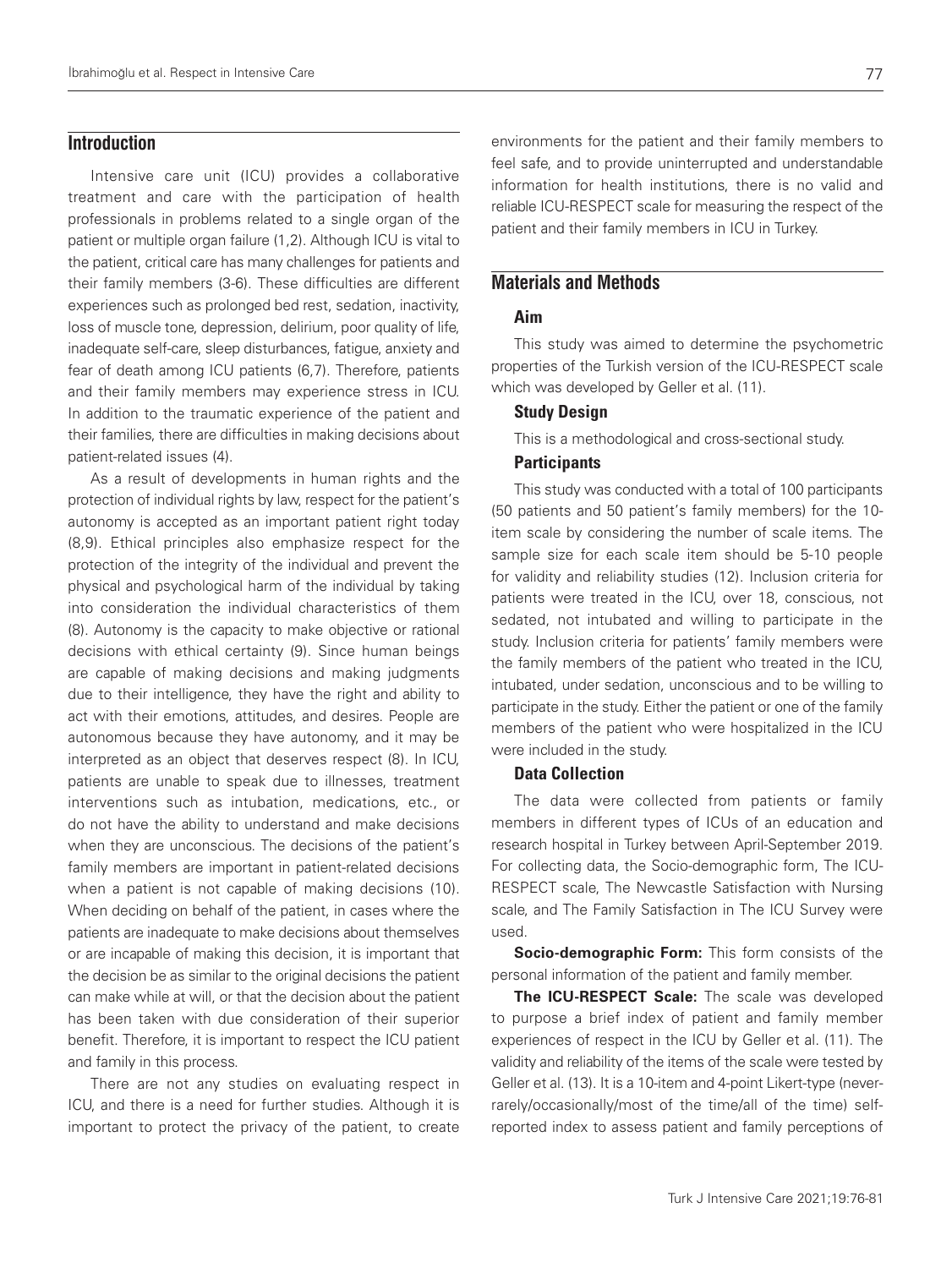respect in the ICU setting. Raw total scores ranged from 10 to 40 but, because of skewness, the original scale was ranged from 1 to 10 (13). High scores show high respect level. Factor analysis resulted in a unidimensional scale consisting of 10 items with an α of 0.85 and an eigenvalue of 11.3. Factor loadings ranged from 0.54 to 0.84, and item-test correlations ranged from 0.47 to 0.71 (11). The ICU-RESPECT scale covers "Introductions" (members of the care team introduce themselves to the patient/loved one when they first meet), "Courtesy" (members of the care team treat the patient/ loved one with courtesy), "Understanding" (members of the care team make an effort to understand what matters to the patient/loved one most), "Responsiveness" (members of the care team are attentive to the patient/loved one's requests), "Engagement" (patient/loved one feel that the care team really listen to him or her), "Selfhood" (members of the care team make efforts to know patient/loved one as a unique individual), "Privacy" (members of the care team keep patient/loved one's body covered as best they could), "Equal" (members of the care team treat patient/loved one as their equal), "Comfort" (members of the care team do everything they could to manage patient/loved one's pain) and "Treated as human being" (members of the care team treat patient/loved one the way they would like to be treated if they were the patient). Cronbach's alpha for the scale in this study was 0.95.

**The Newcastle Satisfaction with Nursing Scale:** The scale was developed by Thomas et al. (14) and tested for validity and reliability in the Turkish language by Akin and Erdogan (15). It is a 19-item and 5-point Likert-type scale. The scale anchored from 1 (strongly disagree) to 5 (strongly agree). It is measured patients' experiences of and satisfaction with nursing, based on their perspective. Cronbach's alpha for the scale in this study was 0.85.

**The Family Satisfaction in The Intensive Care Unit Survey:** The survey was developed by Heyland and Tranmer (16) and tested for validity and reliability in the Turkish language by Tastan et al. (17). The survey consisted of 24 items-5 point Likert-type scale and two categories: satisfaction with care (14 items) and satisfaction with decision making (10 items). High scores show high satisfaction. Cronbach's alpha for the scale in this study was 0.90.

## Ethical Considerations

Before starting the study, permission was obtained from the developer of the ICU-RESPECT scale. This study received necessary ethics approval from Bilecik Şeyh

Edebali University's Ethics Committee (decision no: 7, date: 20.02.2019). In addition, permission was received from the study hospitals. The participating patients and family members were informed about the purpose of the study. The study was performed in accordance with the Declaration of Helsinki.

#### Statistical Analysis

SSPS 22.0 and Lisrel 8.8 statistical programs were used to analyze the data. Number, percentage, mean and standard deviation values were calculated in the definition of the data. In the adaptation process, language and content validity were studied. Skewness was measured. In the validation process, the suitability of the data for explanatory factor analysis was evaluated with Kaiser-Meyer-Olkin (KMO) and Bartlett's sphericity test and the reliability of the scale was evaluated with Cronbach's alpha. In addition, the Spearman-Rho correlation test was used to determine the relationship between the scale and the other scales. For statistical significance, p<0.05 was accepted. After the confirmatory factor analysis (CFA), normal theory weighted least squares chi-square (ΔX2 ), degrees of freedom (df), root mean square error of approximation (RMSEA), normed fit index (NFI) and comparative fit index (CFI) were calculated. Structural Equation Modelling was also applied.

#### **Results**

#### Participant Characteristics

The socio-demographic characteristics of the participants are shown in Table 1. Fifty percent of the participants were patients, and most of them (85%) were hospitalized in surgical ICUs. The scores of the patients and family

| Table 1. Socio-demographic characteristics of the participants |                     |    |                                    |    |  |  |  |  |
|----------------------------------------------------------------|---------------------|----|------------------------------------|----|--|--|--|--|
|                                                                | Patient (n=50)      |    | Patient's family<br>members (n=50) |    |  |  |  |  |
|                                                                | n                   | %  | n                                  | %  |  |  |  |  |
| <b>Gender of patient</b>                                       |                     |    |                                    |    |  |  |  |  |
| Male                                                           | 29                  | 58 | 18                                 | 36 |  |  |  |  |
| Female                                                         | 21                  | 42 | 32                                 | 64 |  |  |  |  |
| <b>ICU</b> of patient                                          |                     |    |                                    |    |  |  |  |  |
| Medical ICU                                                    | 11                  | 22 | 4                                  | 8  |  |  |  |  |
| Surgical ICU                                                   | 39                  | 78 | 46                                 | 92 |  |  |  |  |
| Age of patients                                                | 59.70±15.86 (24-87) |    | 63.88±21.11 (18-93)                |    |  |  |  |  |
| ICU: Intensive care unit                                       |                     |    |                                    |    |  |  |  |  |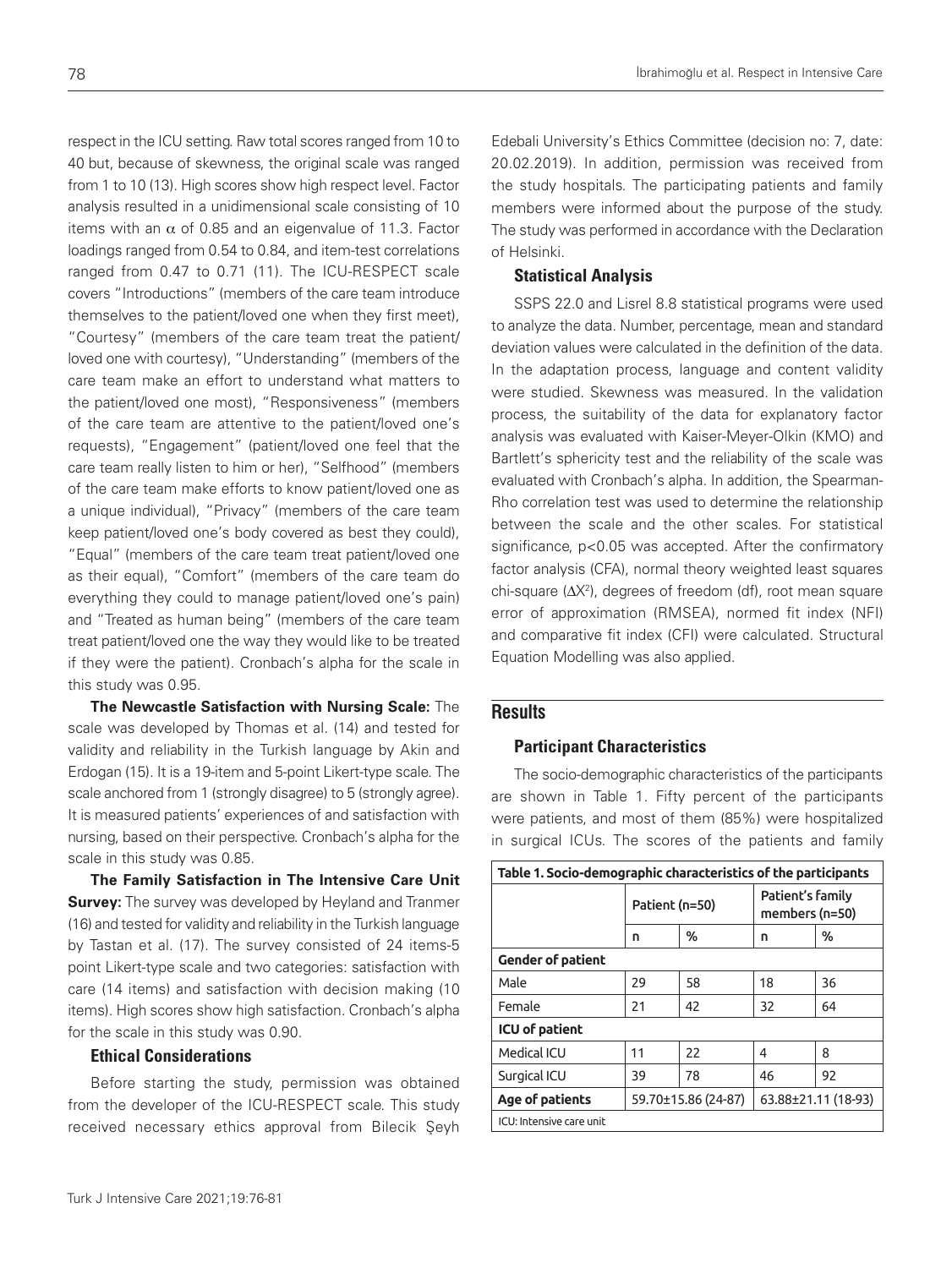members on the ICU-RESPECT scale were 33.72±5.61 (13- 40) and 33.20±6.60 (12-40), respectively, and there was no statistically significant difference between the scale mean scores (t=0.42, p≥0.05).

#### Adaptation Process

#### Language and Content Validity

ICU-RESPECT's language validity was determined according to the method proposed by the World Health Organization for translating and adapting instruments developed in different languages (18). The scale was translated from English to Turkish and then translated back from Turkish to English by five experts who live in Turkey and had a good command of English and Turkish to ensure the integrity of meaning. Then, the scale was administered to five ICU nurses, two ICU patients, two ICU patient's family members, and three experts to test the intelligibility and content validity of the items. These patients and the patient's family members were not included in the study.

#### Validation Process

#### Explanatory Factor Analysis

In the scale applied to patients and family members (n=100), the KMO coefficient was determined as 0.919 and Bartlett's sphericity test was determined as 1,047.379 in order to determine the suitability of the data for factor analysis (p<0.001). KMO coefficient indicating whether the sample size is sufficient varies between 0-1 and the lower limit is accepted as 0.50. The Bartlett's sphericity test shows whether there is a sufficient correlation between the data and being less than 0.05 of the p-value of this test means that there is a sufficient relationship between the data to perform factor analysis (19). KMO coefficient and Bartlett's sphericity test results determined in this study show that the data are suitable for factor analysis. As a result of the factor analysis of the data obtained from the scale, the only single factor was found that had 73.56% of the total variance and whose eigenvalue was higher than 1. Factor loads of the items on the scale ranged from 0.70 to 0.92 (Table 2).

#### Confirmatory Factor Analysis

The scale was confirmed using CFA. The ICU-RESPECT scale is 10 items totally and consisting of a single dimension. The confirmatory fit indexes obtained from the CFA were determined as  $\Delta X^2/df = 3.43$ , RMSEA=0.15, NFI=0.95 and CFI=0.96 (Table 3). It is recommended as 2≤χ<sup>2</sup> /df≤ 3; 0.05≤ RMSEA≤1.0; 0.90≤NFI≤ 0.95 and 0.90≤CFI≤0.95 (19,20).

These results show that the scale is well adapted to Turkish culture (Figure 1).

## Internal Consistency Coefficient and Correlations Between Scales

For the reliability of the scale, internal consistency was evaluated with Cronbach's alpha coefficient. Cronbach's alpha for the scale in this study was 0.95. When the interitem and item-total correlations of the scale were examined, the inter-item correlations were between 0.45-0.86, and the item-total correlations were between 0.65-0.91. The ICU-RESPECT scale was applied to patients with the Newcastle Satisfaction with Nursing scales, and the ICU-RESPECT scale was applied to families with the Family Satisfaction in the ICU Survey, and a strong positive correlation between scales was determined (r=0.64, r=0.64; p≤0.05).

#### **Discussion**

This study was conducted to determine the validity and reliability of the ICU-RESPECT scale which was developed to evaluate the perception of respect of ICU patients and family members.

Before performing factor analysis, evaluating KMO and Bartlett's test is recommended in the literature (19). In this study, the explanatory factor analysis was determined

| Table 2. Exploratory factor analysis results of ICU-RESPECT |      |                           |  |  |  |
|-------------------------------------------------------------|------|---------------------------|--|--|--|
| <b>Factor</b>                                               | Item | <b>Factor load values</b> |  |  |  |
|                                                             | 1    | 0.92                      |  |  |  |
|                                                             | 2    | 0.91                      |  |  |  |
|                                                             | 3    | 0.91                      |  |  |  |
|                                                             | 4    | 0.90                      |  |  |  |
| <b>ICU-RESPECT</b>                                          | 5    | 0.90                      |  |  |  |
|                                                             | 6    | 0.86                      |  |  |  |
|                                                             | 7    | 0.83                      |  |  |  |
|                                                             | 8    | 0.81                      |  |  |  |
|                                                             | 9    | 0.77                      |  |  |  |
|                                                             | 10   | 0.70                      |  |  |  |
| Explained total variance =73.56%. ICU: intensive care unit  |      |                           |  |  |  |

| Table 3. Confirmatory factor analysis results                                                                                                                                                             |              |    |                 |              |            |      |  |  |  |
|-----------------------------------------------------------------------------------------------------------------------------------------------------------------------------------------------------------|--------------|----|-----------------|--------------|------------|------|--|--|--|
| Scale                                                                                                                                                                                                     | $\Delta X^2$ | df | $\Delta X^2/df$ | <b>RMSEA</b> | <b>NFI</b> | CFI  |  |  |  |
| <b>ICU-RESPECT</b>                                                                                                                                                                                        | 116.27       | 35 | 3.43            | 0.15         | 0.95       | 0.96 |  |  |  |
| $\Delta X^2$ : Normal theory weighted least squares chi-square, df: degrees of freedom,<br>RMSEA: root mean square error of approximation, NFI: normed fit index, CFI:<br>comparative fit index (p<0.001) |              |    |                 |              |            |      |  |  |  |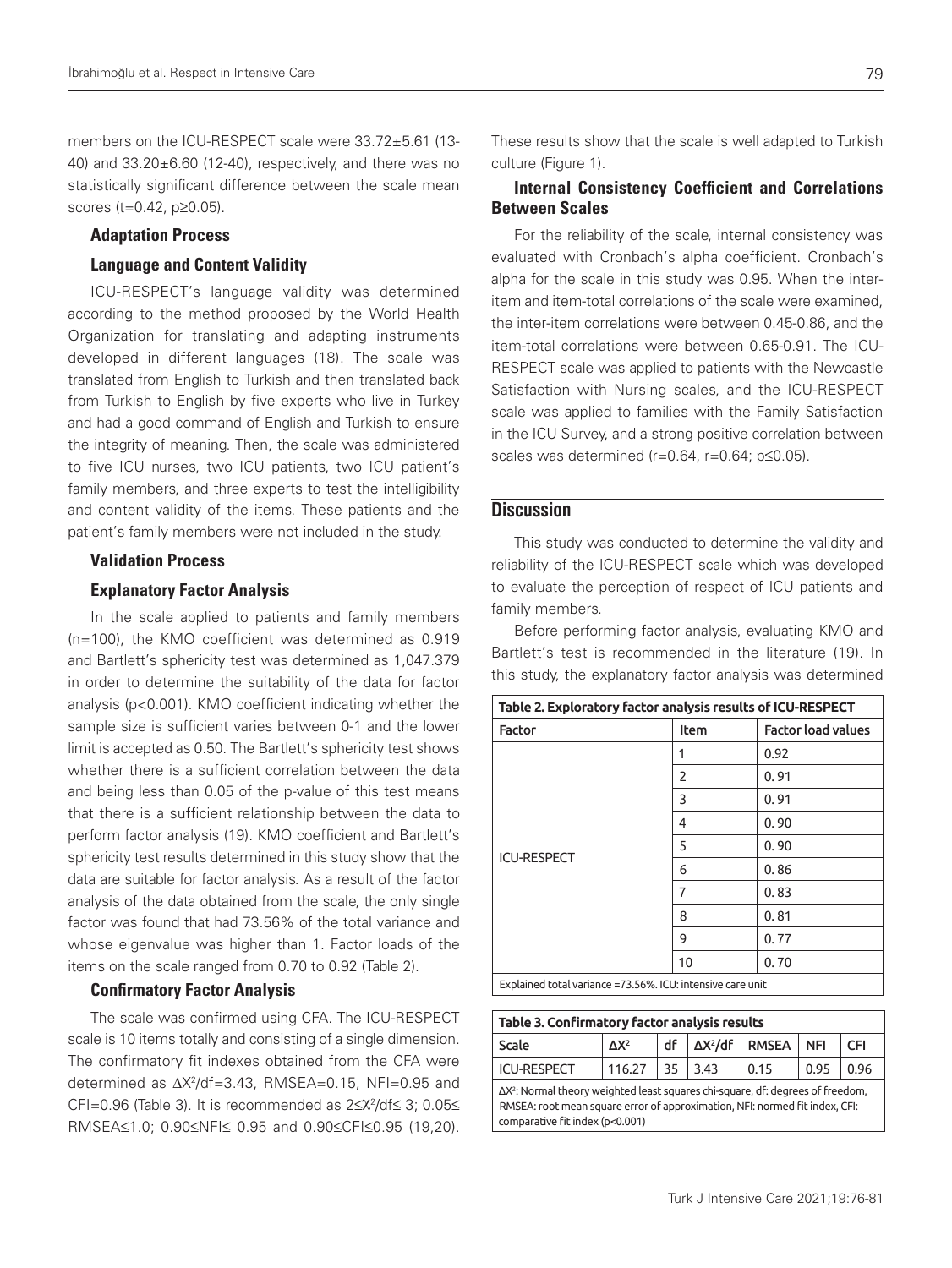using KMO and Barlett's test. When the explanatory factor analysis results of the ICU-RESPECT scale were examined, the factor loads of the items were determined between 0.70-0.92. Geller et al. (13) found the factor loadings of the scale to be 0.50-0.86 in their study. The factor load value is the coefficient explaining the relationship of the items in the scale with the factors. It is stated in the literature that the scale item loads are above 0.30 (19). According to the data obtained from this study, it can be said that the factor load values of the scale are high for both patients and family members. In this study, as a result of factor analysis, a single factor structure was obtained similar to the original on the ICU-RESPECT scale. The items applied to patients and family members cover 73.56% of the total variance.

In the validity and reliability analysis, the most common method used in order to test the construct validity is factor



Chi-Square=116.27, df=35, P-value=0.00000, RMSEA=0.153

**Figure 1.** The standardized estimates of CFA

CFA: Confirmatory factor analysis, ICU: intensive care unit, RMSEA: root mean square error of approximation, df: degrees of freedom

analysis. It is associated with what the scale measures accurately (21). CFA was conducted to examine the validity of the scale's single-factor structure on the Turkish sample, and it was found that the single-factor structure of the scale was confirmed in Turkish culture.

The internal consistency of items was evaluated with Cronbach's alpha coefficient in scale development studies. A coefficient of '0.80-1.00' indicates that the scale is highly reliable (21). The Cronbach's alpha value of the scale was determined as 0.95. While Geller et al. (11) found the Cronbach's alpha value of the original scale as 0.85, Geller et al. (13) determined it as 0.90 in the validation study.

Although it was suggested in the literature to evaluate the time invariance of a scale with the same group at two-four week intervals (22), in this study, re-test was not performed because of the emotional and physical instability of the patients and family members in the ICU (23). This problem was solved using similar scales. The Newcastle Satisfaction with Nursing scale was used for patients and the Family Satisfaction in The ICU Survey was used for family members. As a result, the correlation between these scales was calculated and the accuracy of the scale was tested. When the relationship between the ICU-RESPECT and the Newcastle Satisfaction with Nursing scale of patients and between the ICU-RESPECT and the Family Satisfaction in the ICU Survey of patient's family members were examined, it was found that there was a statistically significant strong relationship between the ICU-RESPECT-the Newcastle Satisfaction with Nursing scale, the ICU-RESPECT- the Family Satisfaction in the ICU Survey (r=0.64, r=0.64; p≤0.05). The correlation values were evaluated as 0-0.2= very week, 0.2-0.4= week, 0.4-0.6= moderate and 0.6-0.8= strong (19). Therefore, it can be said that the scale measures the respect perceived by ICU patients and family members.

The study was conducted at a single hospital in Turkey and the results of this study have social, cultural, religious and psychological dimensions. Therefore, it cannot be generalized for other regions and cultures. In addition, the study was conducted with patients and family members who agreed to participate in the study, and not all ICU patients and family members could be reached.